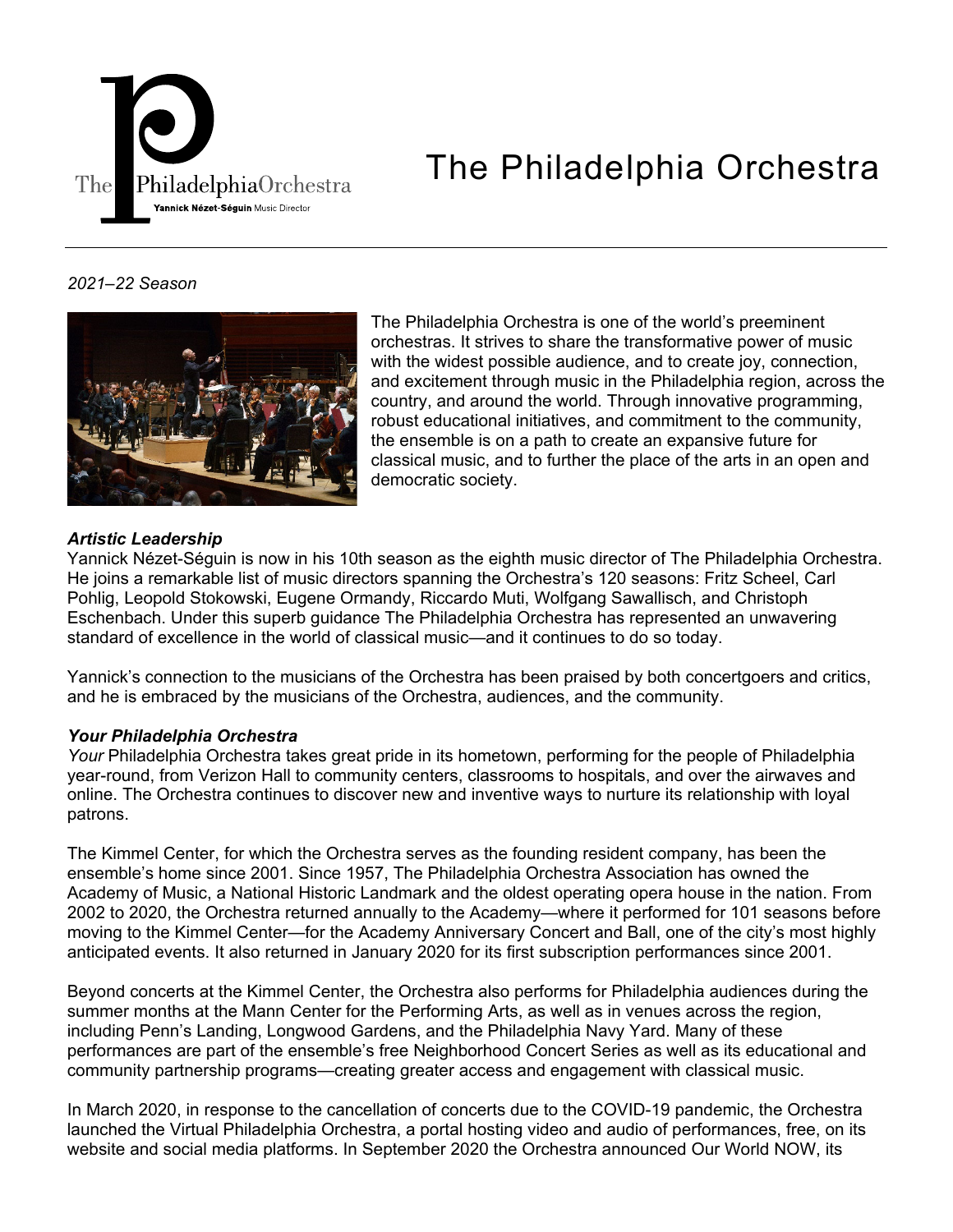reimagined fall season of concerts filmed without audiences and presented weekly on its Digital Stage. The Orchestra also inaugurated free offerings: HearTOGETHER, a series on racial and social justice; educational activities; and small ensemble performances from locations throughout the Philadelphia region.

#### *Commitment to Our Communities*

The Philadelphia Orchestra continues the tradition of educational and community engagement for listeners of all ages across the Delaware Valley—a tradition dating back to 1921 when Leopold Stokowski initiated concerts exclusively for children. With Music Director Yannick Nézet-Séguin, a dedicated body of musicians, and one of the nation's richest arts ecosystems, the Orchestra launched its **HEAR** initiative in 2016 to become a major force for good in every community that it serves. **HEAR** is a portfolio of integrated initiatives that promotes **H**ealth, champions music **E**ducation, enables broad **A**ccess to Orchestra performances, and maximizes impact through **R**esearch. These projects support those experiencing trauma such as homelessness, thousands of public-school students, citizens of Philadelphia who will have opportunities to experience the Orchestra personally, and those not connected with the Orchestra or symphonic music, bridging all ages and backgrounds.

The Orchestra inspires new generations of listeners through programs for children and adults, including Sound All Around (for children ages 3–5), Family Concerts (for children ages 6–12), School Concerts (free for School District of Philadelphia elementary schools), APPLE (**A**ppreciation **P**rogram for **P**hilaSD **L**eaders in **E**ducation, providing free tickets for employees of the Philadelphia School District), and Student Circle (a ticket program for students age 14 and older).

The Orchestra also engages audiences more deeply in its performances through free PreConcert Conversations and Lecture/Luncheons with guest speakers. In the 2014–15 season The Philadelphia Orchestra, in partnership with Drexel University, launched LiveNote®, an interactive concert guide for mobile devices that allows concert-goers to follow along with real-time custom musical, emotional, and historical highlights.

The Orchestra's award-winning education and community initiatives engage over 50,000 students, families, and community members through programs such as PlayINs, side-by-sides, PopUP concerts, Free Neighborhood Concerts and Free Neighborhood Chamber Concerts, School Concerts, sensory-friendly concerts, open rehearsals, the School Partnership Program and School Ensemble Program, All City Orchestra Fellowships, and residency work in Philadelphia and abroad. The Orchestra's musicians, in their own dedicated roles as teachers, coaches, and mentors, serve a key role in growing young musician talent and a love of classical music, nurturing and celebrating the wealth of musicianship in the Philadelphia region.

## *An Ambassador at Home and Abroad*

Through concerts, tours, residencies, and recordings, the Orchestra is a global ambassador. It performs annually at Carnegie Hall, the Saratoga Performing Arts Center in New York—a venue that was built for the Orchestra—and the Bravo! Vail Music Festival.

The Orchestra also has a rich history of touring, having first performed outside Philadelphia in the earliest days of its founding. The Philadelphia Orchestra was the first American orchestra to perform in the People's Republic of China in 1973, launching a now-five-decade commitment of people-to-people exchange. Today the Orchestra has multi-year partnerships with the National Centre for the Performing Arts in Beijing, the Shanghai Media Group, ShanghaiTech University, and the Shanghai Philharmonic.

#### *A Trailblazer in Innovation*

The Philadelphia Orchestra has long pushed the boundaries of convention in the classical music realm. Signature to such a reputation are world or American premieres of such important works as Mahler's Symphony No. 8 ("Symphony of a Thousand"), Stravinsky's *The Rite of Spring,* Schoenberg's *Gurrelieder,* and Rachmaninoff's Symphonic Dances. The Philadelphia Orchestra also made movie history by playing the soundtrack to Walt Disney's innovative animated film *Fantasia.*